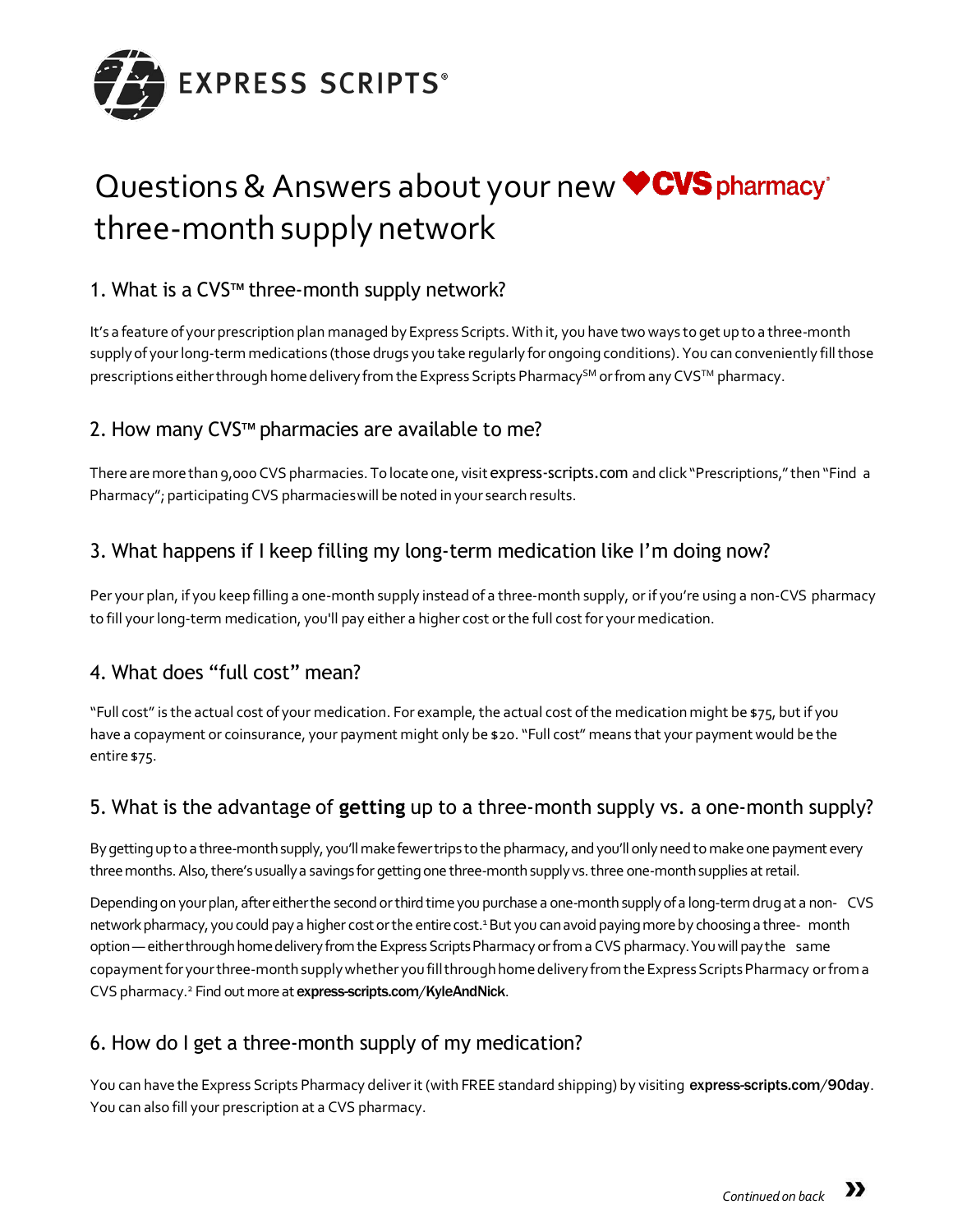## 7. What is the difference between long-term and short-term drugs?

Long-term drugs, also called maintenance medications, are those you take on an ongoing basis, such as to treat high blood pressure or high cholesterol. Short-term drugs include antibiotics and other medications that you take for short periods of time. Under your plan, you can fill short-term prescriptions at any participating retail pharmacy in your network.

# 8. I already use home delivery from the Express Scripts Pharmacy to get my long-term drugs. Do I need to change anything?

No. If you're using home delivery services from the Express Scripts Pharmacy<sup>SM</sup> for your long-term drugs, you may already be saving money under your plan. Congratulations! You don't need to do a thing.

<sup>&</sup>lt;sup>1</sup> The medications affected by this plan limit may change. To find out whether your medication's price is affected by these plan limits, visit expressscripts.com and select"Price a Medication" from the "Prescriptions" menu after you log in. After entering your medication, click "View coverage notes" on the results page. If you are a first-time visitor to our website, please take a momentto register and have your member ID number handy. If the cost of a medication at a retail pharmacy is lower than your plan's retail copayment or coinsurance, you will not pay more than the retail pharmacy's cash price, regardless of the number of times you purchase the prescription. In some cases, this price may be less than either your standard retail or mail copayment or coinsurance.

<sup>2</sup> Price may vary slightly for coinsurance plans.